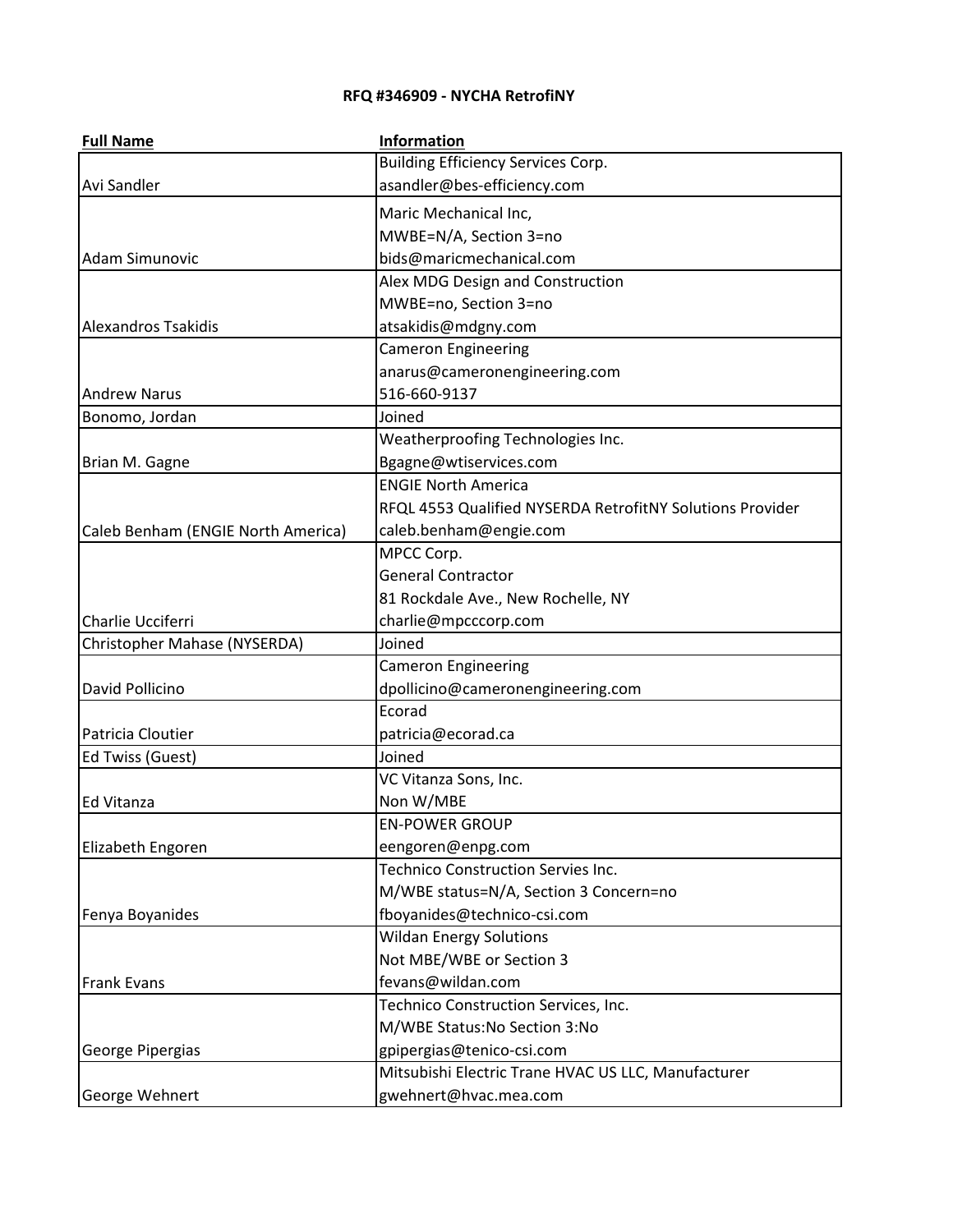|                                         | Paul A. Castrucci, Architects - Solution Provider |
|-----------------------------------------|---------------------------------------------------|
| Grayson Jordan                          | grayson@castrucciarchitects.com                   |
|                                         | <b>Dextall</b>                                    |
| James McGorty                           | james@dextall.com                                 |
| Jay Mistry Delric Construction Co., Inc | Joined                                            |
| Jeffrey Mazur (Guest)                   | Joined                                            |
|                                         | <b>Hester Street</b>                              |
| Jim Diego                               | jim@hesterstreet.org                              |
| Kevin Prado (NYSERDA)                   | Joined                                            |
| Kieran H (Guest)                        | Joined                                            |
| Kulkarni, Nikhil                        | Joined                                            |
|                                         | Lee Van Put and Lindsay Elliot                    |
|                                         | N2 Communications                                 |
| Lee Van Put(N2) (Guest)                 | lee@n2comms.com & lindsay@n2comms.com             |
|                                         | Ameresco, Inc.                                    |
|                                         | MBE-no Sec 3-no                                   |
| Lillian Kamalay                         | lkamalay@ameresco.com                             |
| Lynn Howard (Guest)                     | Joined                                            |
|                                         | <b>Adam's European Contracting</b>                |
|                                         | mpreston@adamseuro.com                            |
|                                         | Justin Bonner - justinb@adamseuro.com             |
| Marc Preston (Guest)                    | Adam's is WBE                                     |
| <b>Mary Higgins</b>                     | Joined                                            |
|                                         | WindowMaster Clearline Inc.                       |
|                                         | Focus on aumated natural ventilation systems      |
| Mia Brodum                              | mbr.us@windowmaster.com                           |
| Michael Walfish                         | Joined                                            |
| Michele                                 | Joined                                            |
|                                         | Not N/WBE and Section 3                           |
| Mitch Dexter (ENGIE North America)      | mitch.dexter@engie.com                            |
|                                         | Richards Plumbing and Heating Co., Inc.           |
|                                         | msaleem@rph.nyc                                   |
| <b>Muhammad Saleem</b>                  | Not a MWBE or Section 3 business concern          |
|                                         | Mina Asad - Navillus Contracting                  |
| Navillus (Guest)                        | masaad@navillusinc.com                            |
|                                         | <b>Navillus Contracting</b>                       |
|                                         | Non MWBE, Section 3 =no                           |
| Peter Downes (Guest)                    | pdownes@navillusinc.com                           |
| Peter Ermogenous                        | Joined                                            |
| Peter LaBonte (Guest)                   | Joined                                            |
|                                         | Macan Deve Engineers, WBE                         |
| Phil Castellano                         | phil@macandeve.com                                |
|                                         | MLJ Contracting, President                        |
|                                         | rocken@mljcontracting.com                         |
|                                         | not D/MWBE or Section 3                           |
| <b>Rich Ocken</b>                       | Currently GC @ NYCHA Coney Island Sites project   |
| <b>Richard Rogers</b>                   | Joined                                            |